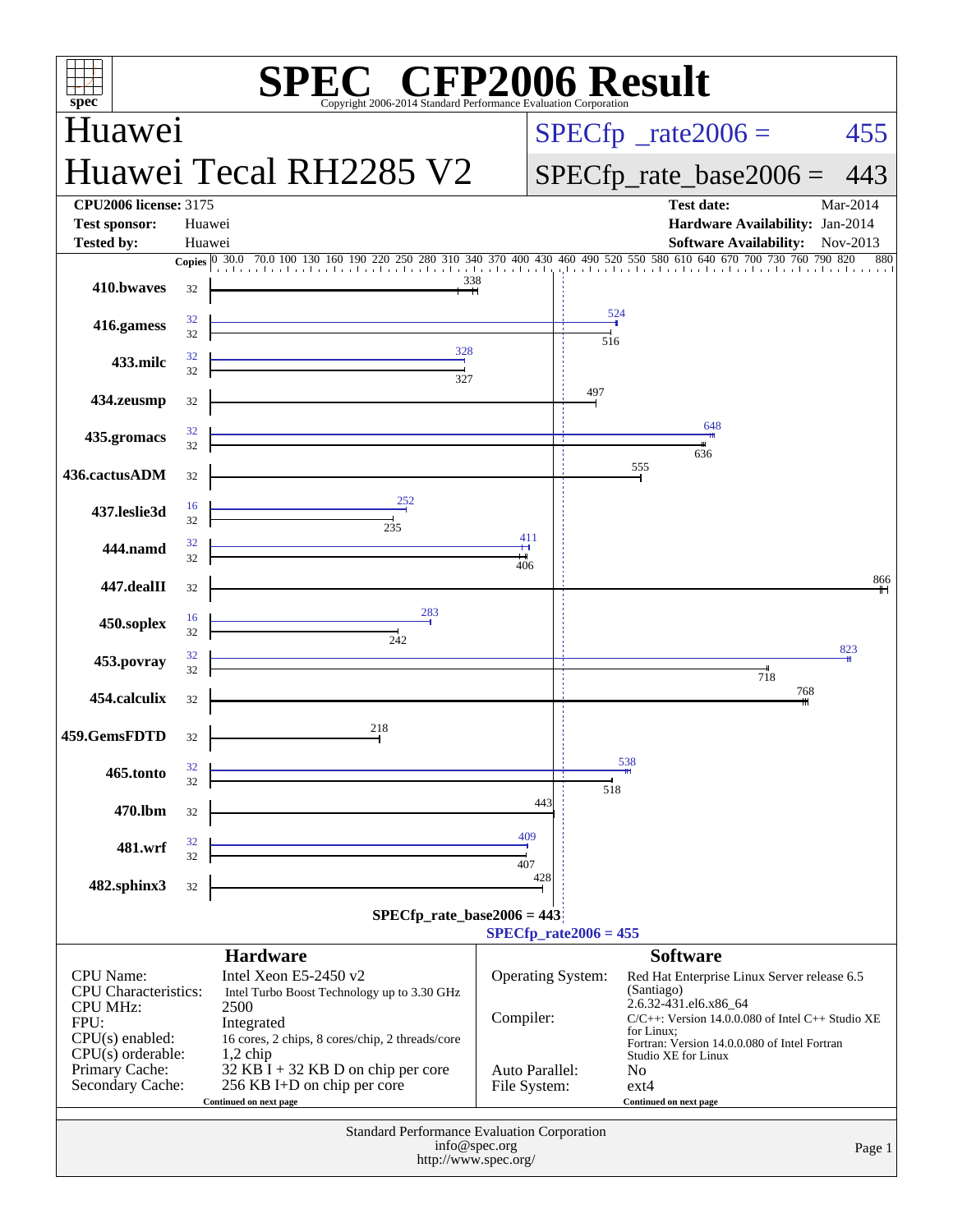

## Huawei Huawei Tecal RH2285 V2

 $SPECTp_rate2006 = 455$ 

#### [SPECfp\\_rate\\_base2006 =](http://www.spec.org/auto/cpu2006/Docs/result-fields.html#SPECfpratebase2006) 443

#### **[CPU2006 license:](http://www.spec.org/auto/cpu2006/Docs/result-fields.html#CPU2006license)** 3175 **[Test date:](http://www.spec.org/auto/cpu2006/Docs/result-fields.html#Testdate)** Mar-2014

| <b>Test sponsor:</b>                                                       | Huawei                                                                                                                        |                                                                                    | <b>Hardware Availability: Jan-2014</b>                           |          |
|----------------------------------------------------------------------------|-------------------------------------------------------------------------------------------------------------------------------|------------------------------------------------------------------------------------|------------------------------------------------------------------|----------|
| <b>Tested by:</b>                                                          | Huawei                                                                                                                        |                                                                                    | <b>Software Availability:</b>                                    | Nov-2013 |
| L3 Cache:<br>Other Cache:<br>Memory:<br>Disk Subsystem:<br>Other Hardware: | $20 \text{ MB I+D}$ on chip per chip<br>None<br>96 GB (12 x 8 GB 2Rx4 PC3-12800R-11, ECC)<br>1 x 500 GB SATA, 7200RPM<br>None | <b>System State:</b><br><b>Base Pointers:</b><br>Peak Pointers:<br>Other Software: | Run level 3 (multi-user)<br>$32/64$ -bit<br>$32/64$ -bit<br>None |          |

| <b>Results Table</b>                                                                                     |               |                |       |                |            |                |            |               |                |              |                |              |                |              |
|----------------------------------------------------------------------------------------------------------|---------------|----------------|-------|----------------|------------|----------------|------------|---------------|----------------|--------------|----------------|--------------|----------------|--------------|
|                                                                                                          | <b>Base</b>   |                |       |                |            | <b>Peak</b>    |            |               |                |              |                |              |                |              |
| <b>Benchmark</b>                                                                                         | <b>Copies</b> | <b>Seconds</b> | Ratio | <b>Seconds</b> | Ratio      | <b>Seconds</b> | Ratio      | <b>Copies</b> | <b>Seconds</b> | <b>Ratio</b> | <b>Seconds</b> | <b>Ratio</b> | <b>Seconds</b> | <b>Ratio</b> |
| 410.bwayes                                                                                               | 32            | 1263           | 344   | 1286           | 338        | 1364           | 319        | 32            | 1263           | 344          | 1286           | 338          | 1364           | 319          |
| 416.gamess                                                                                               | 32            | 1213           | 516   | 1214           | 516        | 1213           | 516        | 32            | 1200           | 522          | 1196           | 524          | 1194           | 525          |
| $433$ .milc                                                                                              | 32            | 898            | 327   | 897            | 327        | 897            | 327        | 32            | 897            | 328          | 896            | 328          | 897            | 328          |
| 434.zeusmp                                                                                               | 32            | 586            | 497   | 586            | 497        | 586            | 497        | 32            | 586            | 497          | 586            | 497          | 586            | 497          |
| 435.gromacs                                                                                              | 32            | 359            | 636   | 360            | 634        | 358            | 638        | 32            | 353            | 648          | 355            | 644          | 351            | 650          |
| 436.cactusADM                                                                                            | 32            | 688            | 555   | 689            | 555l       | 689            | 555        | 32            | 688            | 555          | 689            | 555          | 689            | 555          |
| 437.leslie3d                                                                                             | 32            | 1277           | 236   | 1280           | 235        | 1279           | 235        | 16            | 597            | 252          | 597            | 252          | 597            | 252          |
| 444.namd                                                                                                 | 32            | 644            | 399   | 632            | 406        | 629            | 408        | 32            | 638            | 402          | 625            | 411          | 625            | 411          |
| 447.dealII                                                                                               | 32            | 423            | 866   | 424            | 864        | 419            | 873        | 32            | 423            | 866          | 424            | 864          | 419            | 873          |
| $450$ .soplex                                                                                            | 32            | 1102           | 242   | 1102           | 242        | 1104           | 242        | 16            | 470            | 284          | 471            | 283          | 472            | 283          |
| $453$ .povray                                                                                            | 32            | 237            | 718   | 237            | <b>720</b> | 237            | <b>718</b> | 32            | 207            | 822          | 207            | 823          | 206            | 825          |
| 454.calculix                                                                                             | 32            | 346            | 764   | 344            | 768        | 343            | 771        | 32            | 346            | 764          | 344            | 768          | 343            | 771          |
| 459.GemsFDTD                                                                                             | 32            | 1552           | 219   | 1560           | 218        | 1557           | 218        | 32            | 1552           | 219          | 1560           | 218          | 1557           | 218          |
| 465.tonto                                                                                                | 32            | 607            | 519   | 608            | 518        | 609            | 517        | 32            | 589            | 535          | 582            | 541          | 586            | 538          |
| 470.1bm                                                                                                  | 32            | 993            | 443   | 993            | 443        | 992            | 443        | 32            | 993            | 443          | 993            | 443          | 992            | 443          |
| 481.wrf                                                                                                  | 32            | 877            | 407   | 879            | 407        | 877            | 407        | 32            | 874            | 409          | 873            | 409          | 876            | 408          |
| $482$ .sphinx $3$                                                                                        | 32            | 1456           | 428   | 1457           | 428        | 1455           | 429        | 32            | 1456           | 428          | 1457           | 428          | 1455           | 429          |
| Results appear in the order in which they were run. Bold underlined text indicates a median measurement. |               |                |       |                |            |                |            |               |                |              |                |              |                |              |

#### **[Submit Notes](http://www.spec.org/auto/cpu2006/Docs/result-fields.html#SubmitNotes)**

 The numactl mechanism was used to bind copies to processors. The config file option 'submit' was used to generate numactl commands to bind each copy to a specific processor. For details, please see the config file.

#### **[Operating System Notes](http://www.spec.org/auto/cpu2006/Docs/result-fields.html#OperatingSystemNotes)**

Stack size set to unlimited using "ulimit -s unlimited"

#### **[Platform Notes](http://www.spec.org/auto/cpu2006/Docs/result-fields.html#PlatformNotes)**

 BIOS configuration: Set Power Efficiency Mode to Performance Sysinfo program /spec/config/sysinfo.rev6818

Continued on next page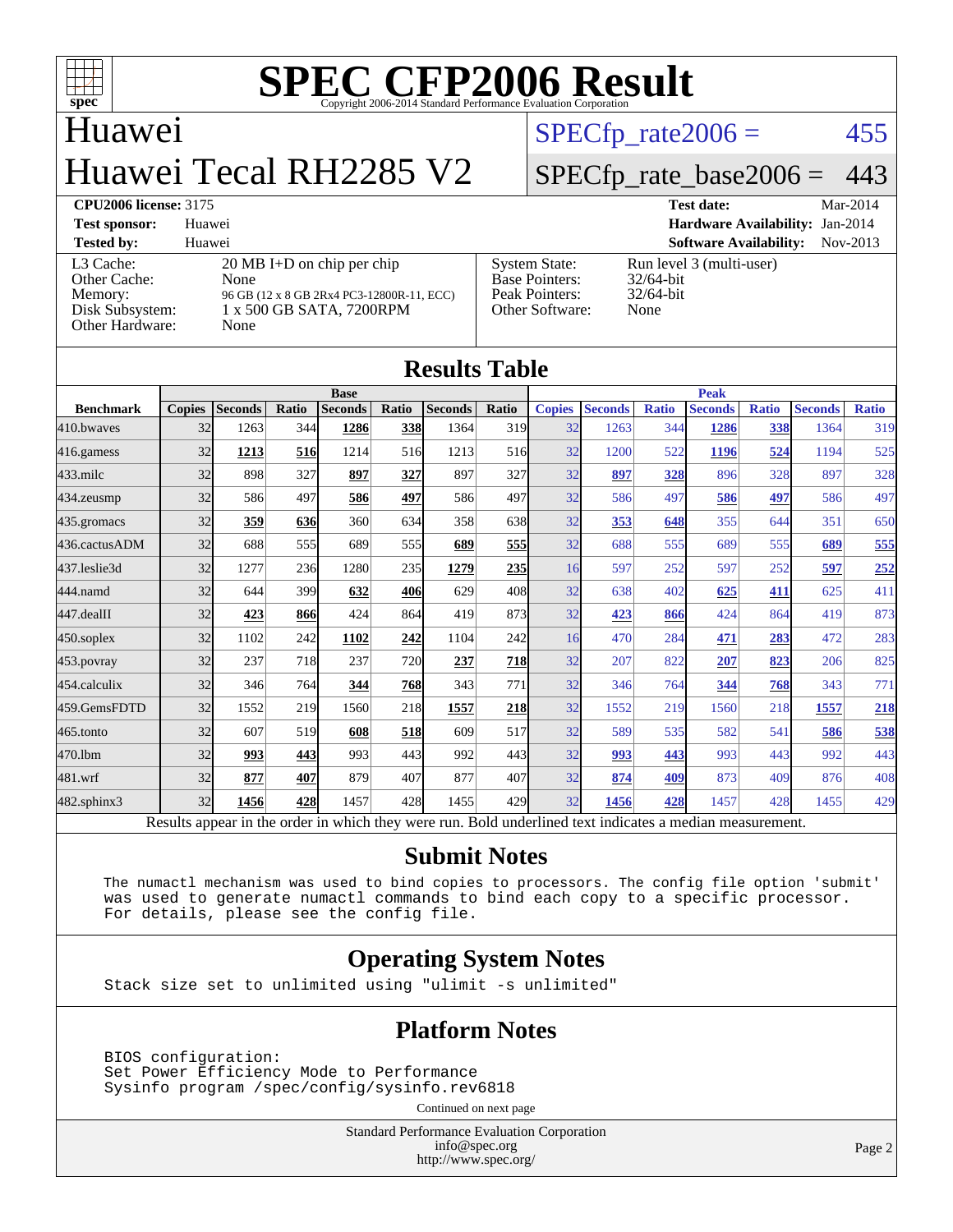

Huawei

## Huawei Tecal RH2285 V2

 $SPECTp\_rate2006 = 455$ 

[SPECfp\\_rate\\_base2006 =](http://www.spec.org/auto/cpu2006/Docs/result-fields.html#SPECfpratebase2006) 443

**[CPU2006 license:](http://www.spec.org/auto/cpu2006/Docs/result-fields.html#CPU2006license)** 3175 **[Test date:](http://www.spec.org/auto/cpu2006/Docs/result-fields.html#Testdate)** Mar-2014 **[Test sponsor:](http://www.spec.org/auto/cpu2006/Docs/result-fields.html#Testsponsor)** Huawei **[Hardware Availability:](http://www.spec.org/auto/cpu2006/Docs/result-fields.html#HardwareAvailability)** Jan-2014 **[Tested by:](http://www.spec.org/auto/cpu2006/Docs/result-fields.html#Testedby)** Huawei **[Software Availability:](http://www.spec.org/auto/cpu2006/Docs/result-fields.html#SoftwareAvailability)** Nov-2013

#### **[Platform Notes \(Continued\)](http://www.spec.org/auto/cpu2006/Docs/result-fields.html#PlatformNotes)**

Standard Performance Evaluation Corporation [info@spec.org](mailto:info@spec.org) \$Rev: 6818 \$ \$Date:: 2012-07-17 #\$ e86d102572650a6e4d596a3cee98f191 running on localhost.localdomain Sat Mar 29 16:06:54 2014 This section contains SUT (System Under Test) info as seen by some common utilities. To remove or add to this section, see: <http://www.spec.org/cpu2006/Docs/config.html#sysinfo> From /proc/cpuinfo model name : Intel(R) Xeon(R) CPU E5-2450 v2 @ 2.50GHz 2 "physical id"s (chips) 32 "processors" cores, siblings (Caution: counting these is hw and system dependent. The following excerpts from /proc/cpuinfo might not be reliable. Use with caution.) cpu cores : 8 siblings : 16 physical 0: cores 0 1 2 3 4 5 6 7 physical 1: cores 0 1 2 3 4 5 6 7 cache size : 20480 KB From /proc/meminfo MemTotal: 99010156 kB HugePages\_Total: 0 Hugepagesize: 2048 kB /usr/bin/lsb\_release -d Red Hat Enterprise Linux Server release 6.5 (Santiago) From /etc/\*release\* /etc/\*version\* redhat-release: Red Hat Enterprise Linux Server release 6.5 (Santiago) system-release: Red Hat Enterprise Linux Server release 6.5 (Santiago) system-release-cpe: cpe:/o:redhat:enterprise\_linux:6server:ga:server uname -a: Linux localhost.localdomain 2.6.32-431.el6.x86\_64 #1 SMP Sun Nov 10 22:19:54 EST 2013 x86\_64 x86\_64 x86\_64 GNU/Linux run-level 3 Mar 29 04:01 SPEC is set to: /spec Filesystem Type Size Used Avail Use% Mounted on /dev/mapper/ddf1\_4c534920202020201000006019e5d2034711471157d3ceb3p2 ext4 260G 40G 208G 16% / Additional information from dmidecode: BIOS Insyde Corp. RMIBV365 09/06/2013 Memory: 12x Micron 36JSF1G72PZ-1G6K1 8 GB 1600 MHz 2 rank (End of data from sysinfo program)

<http://www.spec.org/>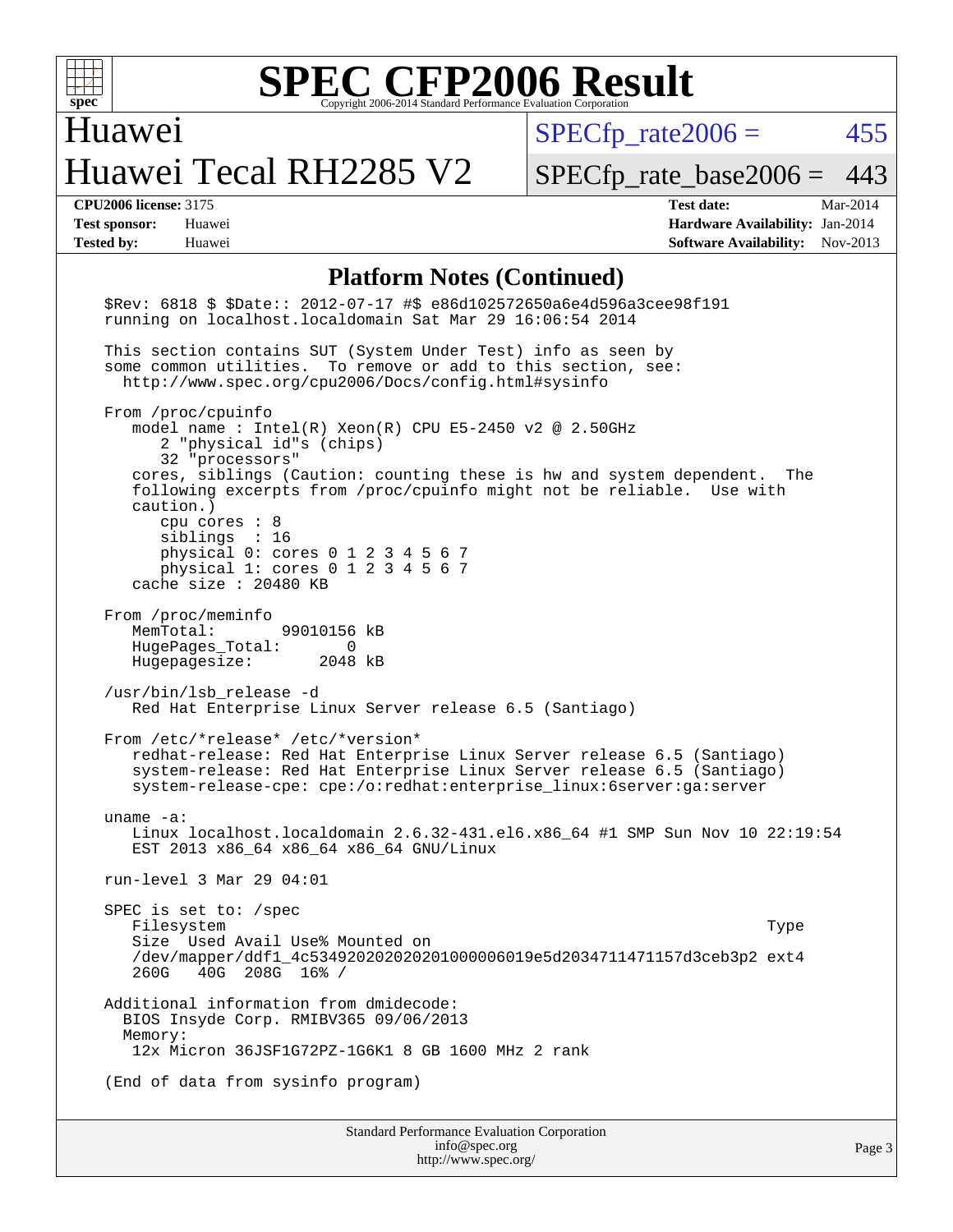

#### Huawei

## Huawei Tecal RH2285 V2

 $SPECTp\_rate2006 = 455$ 

[SPECfp\\_rate\\_base2006 =](http://www.spec.org/auto/cpu2006/Docs/result-fields.html#SPECfpratebase2006) 443

**[CPU2006 license:](http://www.spec.org/auto/cpu2006/Docs/result-fields.html#CPU2006license)** 3175 **[Test date:](http://www.spec.org/auto/cpu2006/Docs/result-fields.html#Testdate)** Mar-2014 **[Test sponsor:](http://www.spec.org/auto/cpu2006/Docs/result-fields.html#Testsponsor)** Huawei **[Hardware Availability:](http://www.spec.org/auto/cpu2006/Docs/result-fields.html#HardwareAvailability)** Jan-2014 **[Tested by:](http://www.spec.org/auto/cpu2006/Docs/result-fields.html#Testedby)** Huawei **[Software Availability:](http://www.spec.org/auto/cpu2006/Docs/result-fields.html#SoftwareAvailability)** Nov-2013

#### **[General Notes](http://www.spec.org/auto/cpu2006/Docs/result-fields.html#GeneralNotes)**

Environment variables set by runspec before the start of the run: LD LIBRARY PATH = "/spec/libs/32:/spec/libs/64:/spec/sh"

 Binaries compiled on a system with 1x Core i7-860 CPU + 8GB memory using RedHat EL 6.4 Transparent Huge Pages enabled with: echo always > /sys/kernel/mm/redhat\_transparent\_hugepage/enabled Filesystem page cache cleared with: echo 1> /proc/sys/vm/drop\_caches runspec command invoked through numactl i.e.: numactl --interleave=all runspec <etc> The Huawei RH2285H v2 and Huawei RH2285 v2 models are electronically equivalent. The results have been measured on a Huawei RH2285H v2 model.

#### **[Base Compiler Invocation](http://www.spec.org/auto/cpu2006/Docs/result-fields.html#BaseCompilerInvocation)**

[C benchmarks](http://www.spec.org/auto/cpu2006/Docs/result-fields.html#Cbenchmarks):  $icc$   $-m64$ 

[C++ benchmarks:](http://www.spec.org/auto/cpu2006/Docs/result-fields.html#CXXbenchmarks) [icpc -m64](http://www.spec.org/cpu2006/results/res2014q3/cpu2006-20140719-30520.flags.html#user_CXXbase_intel_icpc_64bit_bedb90c1146cab66620883ef4f41a67e)

[Fortran benchmarks](http://www.spec.org/auto/cpu2006/Docs/result-fields.html#Fortranbenchmarks): [ifort -m64](http://www.spec.org/cpu2006/results/res2014q3/cpu2006-20140719-30520.flags.html#user_FCbase_intel_ifort_64bit_ee9d0fb25645d0210d97eb0527dcc06e)

[Benchmarks using both Fortran and C](http://www.spec.org/auto/cpu2006/Docs/result-fields.html#BenchmarksusingbothFortranandC): [icc -m64](http://www.spec.org/cpu2006/results/res2014q3/cpu2006-20140719-30520.flags.html#user_CC_FCbase_intel_icc_64bit_0b7121f5ab7cfabee23d88897260401c) [ifort -m64](http://www.spec.org/cpu2006/results/res2014q3/cpu2006-20140719-30520.flags.html#user_CC_FCbase_intel_ifort_64bit_ee9d0fb25645d0210d97eb0527dcc06e)

### **[Base Portability Flags](http://www.spec.org/auto/cpu2006/Docs/result-fields.html#BasePortabilityFlags)**

| 435.gromacs: -DSPEC_CPU_LP64 -nofor_main                       |
|----------------------------------------------------------------|
| 436.cactusADM: -DSPEC CPU LP64 -nofor main                     |
|                                                                |
|                                                                |
|                                                                |
|                                                                |
|                                                                |
| 454.calculix: -DSPEC CPU LP64 -nofor main                      |
|                                                                |
|                                                                |
|                                                                |
| 481.wrf: -DSPEC CPU_LP64 -DSPEC_CPU_CASE_FLAG -DSPEC_CPU_LINUX |
|                                                                |
|                                                                |

Standard Performance Evaluation Corporation [info@spec.org](mailto:info@spec.org) <http://www.spec.org/>

Page 4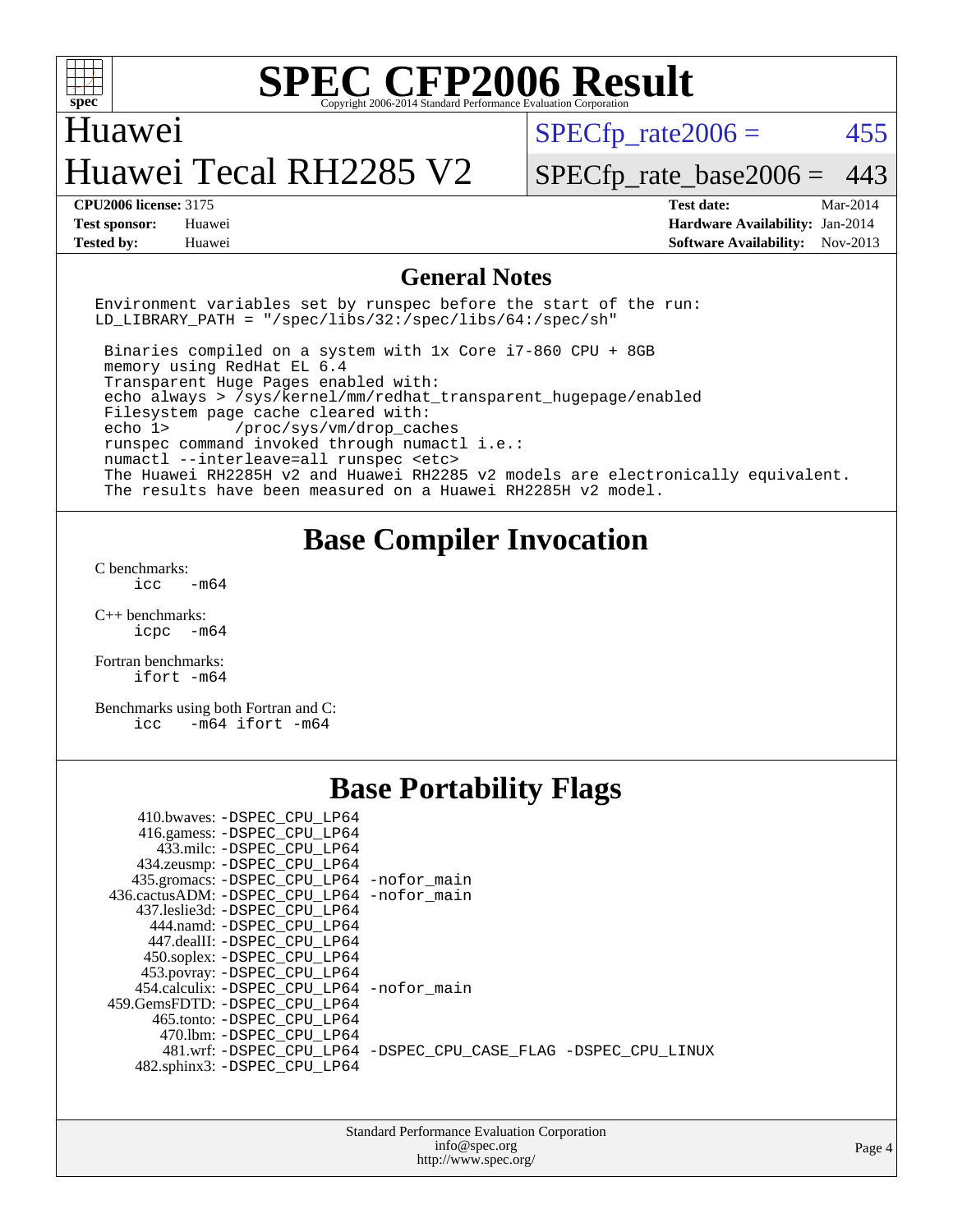

### Huawei Huawei Tecal RH2285 V2

 $SPECTp\_rate2006 = 455$ 

[SPECfp\\_rate\\_base2006 =](http://www.spec.org/auto/cpu2006/Docs/result-fields.html#SPECfpratebase2006) 443

**[CPU2006 license:](http://www.spec.org/auto/cpu2006/Docs/result-fields.html#CPU2006license)** 3175 **[Test date:](http://www.spec.org/auto/cpu2006/Docs/result-fields.html#Testdate)** Mar-2014 **[Test sponsor:](http://www.spec.org/auto/cpu2006/Docs/result-fields.html#Testsponsor)** Huawei **[Hardware Availability:](http://www.spec.org/auto/cpu2006/Docs/result-fields.html#HardwareAvailability)** Jan-2014 **[Tested by:](http://www.spec.org/auto/cpu2006/Docs/result-fields.html#Testedby)** Huawei **[Software Availability:](http://www.spec.org/auto/cpu2006/Docs/result-fields.html#SoftwareAvailability)** Nov-2013

#### **[Base Optimization Flags](http://www.spec.org/auto/cpu2006/Docs/result-fields.html#BaseOptimizationFlags)**

[C benchmarks](http://www.spec.org/auto/cpu2006/Docs/result-fields.html#Cbenchmarks):

[-xAVX](http://www.spec.org/cpu2006/results/res2014q3/cpu2006-20140719-30520.flags.html#user_CCbase_f-xAVX) [-ipo](http://www.spec.org/cpu2006/results/res2014q3/cpu2006-20140719-30520.flags.html#user_CCbase_f-ipo) [-O3](http://www.spec.org/cpu2006/results/res2014q3/cpu2006-20140719-30520.flags.html#user_CCbase_f-O3) [-no-prec-div](http://www.spec.org/cpu2006/results/res2014q3/cpu2006-20140719-30520.flags.html#user_CCbase_f-no-prec-div) [-opt-prefetch](http://www.spec.org/cpu2006/results/res2014q3/cpu2006-20140719-30520.flags.html#user_CCbase_f-opt-prefetch) [-auto-p32](http://www.spec.org/cpu2006/results/res2014q3/cpu2006-20140719-30520.flags.html#user_CCbase_f-auto-p32) [-ansi-alias](http://www.spec.org/cpu2006/results/res2014q3/cpu2006-20140719-30520.flags.html#user_CCbase_f-ansi-alias) [-opt-mem-layout-trans=3](http://www.spec.org/cpu2006/results/res2014q3/cpu2006-20140719-30520.flags.html#user_CCbase_f-opt-mem-layout-trans_a7b82ad4bd7abf52556d4961a2ae94d5)

[C++ benchmarks:](http://www.spec.org/auto/cpu2006/Docs/result-fields.html#CXXbenchmarks)

[-xAVX](http://www.spec.org/cpu2006/results/res2014q3/cpu2006-20140719-30520.flags.html#user_CXXbase_f-xAVX) [-ipo](http://www.spec.org/cpu2006/results/res2014q3/cpu2006-20140719-30520.flags.html#user_CXXbase_f-ipo) [-O3](http://www.spec.org/cpu2006/results/res2014q3/cpu2006-20140719-30520.flags.html#user_CXXbase_f-O3) [-no-prec-div](http://www.spec.org/cpu2006/results/res2014q3/cpu2006-20140719-30520.flags.html#user_CXXbase_f-no-prec-div) [-opt-prefetch](http://www.spec.org/cpu2006/results/res2014q3/cpu2006-20140719-30520.flags.html#user_CXXbase_f-opt-prefetch) [-auto-p32](http://www.spec.org/cpu2006/results/res2014q3/cpu2006-20140719-30520.flags.html#user_CXXbase_f-auto-p32) [-ansi-alias](http://www.spec.org/cpu2006/results/res2014q3/cpu2006-20140719-30520.flags.html#user_CXXbase_f-ansi-alias) [-opt-mem-layout-trans=3](http://www.spec.org/cpu2006/results/res2014q3/cpu2006-20140719-30520.flags.html#user_CXXbase_f-opt-mem-layout-trans_a7b82ad4bd7abf52556d4961a2ae94d5)

[Fortran benchmarks](http://www.spec.org/auto/cpu2006/Docs/result-fields.html#Fortranbenchmarks): [-xAVX](http://www.spec.org/cpu2006/results/res2014q3/cpu2006-20140719-30520.flags.html#user_FCbase_f-xAVX) [-ipo](http://www.spec.org/cpu2006/results/res2014q3/cpu2006-20140719-30520.flags.html#user_FCbase_f-ipo) [-O3](http://www.spec.org/cpu2006/results/res2014q3/cpu2006-20140719-30520.flags.html#user_FCbase_f-O3) [-no-prec-div](http://www.spec.org/cpu2006/results/res2014q3/cpu2006-20140719-30520.flags.html#user_FCbase_f-no-prec-div) [-opt-prefetch](http://www.spec.org/cpu2006/results/res2014q3/cpu2006-20140719-30520.flags.html#user_FCbase_f-opt-prefetch)

[Benchmarks using both Fortran and C](http://www.spec.org/auto/cpu2006/Docs/result-fields.html#BenchmarksusingbothFortranandC):

[-xAVX](http://www.spec.org/cpu2006/results/res2014q3/cpu2006-20140719-30520.flags.html#user_CC_FCbase_f-xAVX) [-ipo](http://www.spec.org/cpu2006/results/res2014q3/cpu2006-20140719-30520.flags.html#user_CC_FCbase_f-ipo) [-O3](http://www.spec.org/cpu2006/results/res2014q3/cpu2006-20140719-30520.flags.html#user_CC_FCbase_f-O3) [-no-prec-div](http://www.spec.org/cpu2006/results/res2014q3/cpu2006-20140719-30520.flags.html#user_CC_FCbase_f-no-prec-div) [-opt-prefetch](http://www.spec.org/cpu2006/results/res2014q3/cpu2006-20140719-30520.flags.html#user_CC_FCbase_f-opt-prefetch) [-auto-p32](http://www.spec.org/cpu2006/results/res2014q3/cpu2006-20140719-30520.flags.html#user_CC_FCbase_f-auto-p32) [-ansi-alias](http://www.spec.org/cpu2006/results/res2014q3/cpu2006-20140719-30520.flags.html#user_CC_FCbase_f-ansi-alias) [-opt-mem-layout-trans=3](http://www.spec.org/cpu2006/results/res2014q3/cpu2006-20140719-30520.flags.html#user_CC_FCbase_f-opt-mem-layout-trans_a7b82ad4bd7abf52556d4961a2ae94d5)

### **[Peak Compiler Invocation](http://www.spec.org/auto/cpu2006/Docs/result-fields.html#PeakCompilerInvocation)**

[C benchmarks](http://www.spec.org/auto/cpu2006/Docs/result-fields.html#Cbenchmarks):  $icc$   $-m64$ 

[C++ benchmarks \(except as noted below\):](http://www.spec.org/auto/cpu2006/Docs/result-fields.html#CXXbenchmarksexceptasnotedbelow) [icpc -m64](http://www.spec.org/cpu2006/results/res2014q3/cpu2006-20140719-30520.flags.html#user_CXXpeak_intel_icpc_64bit_bedb90c1146cab66620883ef4f41a67e)

450.soplex: [icpc -m32](http://www.spec.org/cpu2006/results/res2014q3/cpu2006-20140719-30520.flags.html#user_peakCXXLD450_soplex_intel_icpc_4e5a5ef1a53fd332b3c49e69c3330699)

[Fortran benchmarks](http://www.spec.org/auto/cpu2006/Docs/result-fields.html#Fortranbenchmarks): [ifort -m64](http://www.spec.org/cpu2006/results/res2014q3/cpu2006-20140719-30520.flags.html#user_FCpeak_intel_ifort_64bit_ee9d0fb25645d0210d97eb0527dcc06e)

[Benchmarks using both Fortran and C](http://www.spec.org/auto/cpu2006/Docs/result-fields.html#BenchmarksusingbothFortranandC):<br>icc -m64 ifort -m64  $-m64$  ifort  $-m64$ 

#### **[Peak Portability Flags](http://www.spec.org/auto/cpu2006/Docs/result-fields.html#PeakPortabilityFlags)**

| 410.bwaves: - DSPEC CPU LP64                |  |
|---------------------------------------------|--|
| 416.gamess: -DSPEC_CPU_LP64                 |  |
| 433.milc: - DSPEC_CPU LP64                  |  |
| 434.zeusmp: -DSPEC_CPU_LP64                 |  |
| 435.gromacs: -DSPEC_CPU_LP64 -nofor_main    |  |
| 436.cactusADM: -DSPEC CPU LP64 -nofor main  |  |
| 437.leslie3d: -DSPEC CPU LP64               |  |
| 444.namd: - DSPEC CPU LP64                  |  |
| 447.dealII: -DSPEC CPU LP64                 |  |
| 453.povray: -DSPEC_CPU_LP64                 |  |
| 454.calculix: - DSPEC CPU LP64 - nofor main |  |
| 459.GemsFDTD: - DSPEC_CPU_LP64              |  |

Continued on next page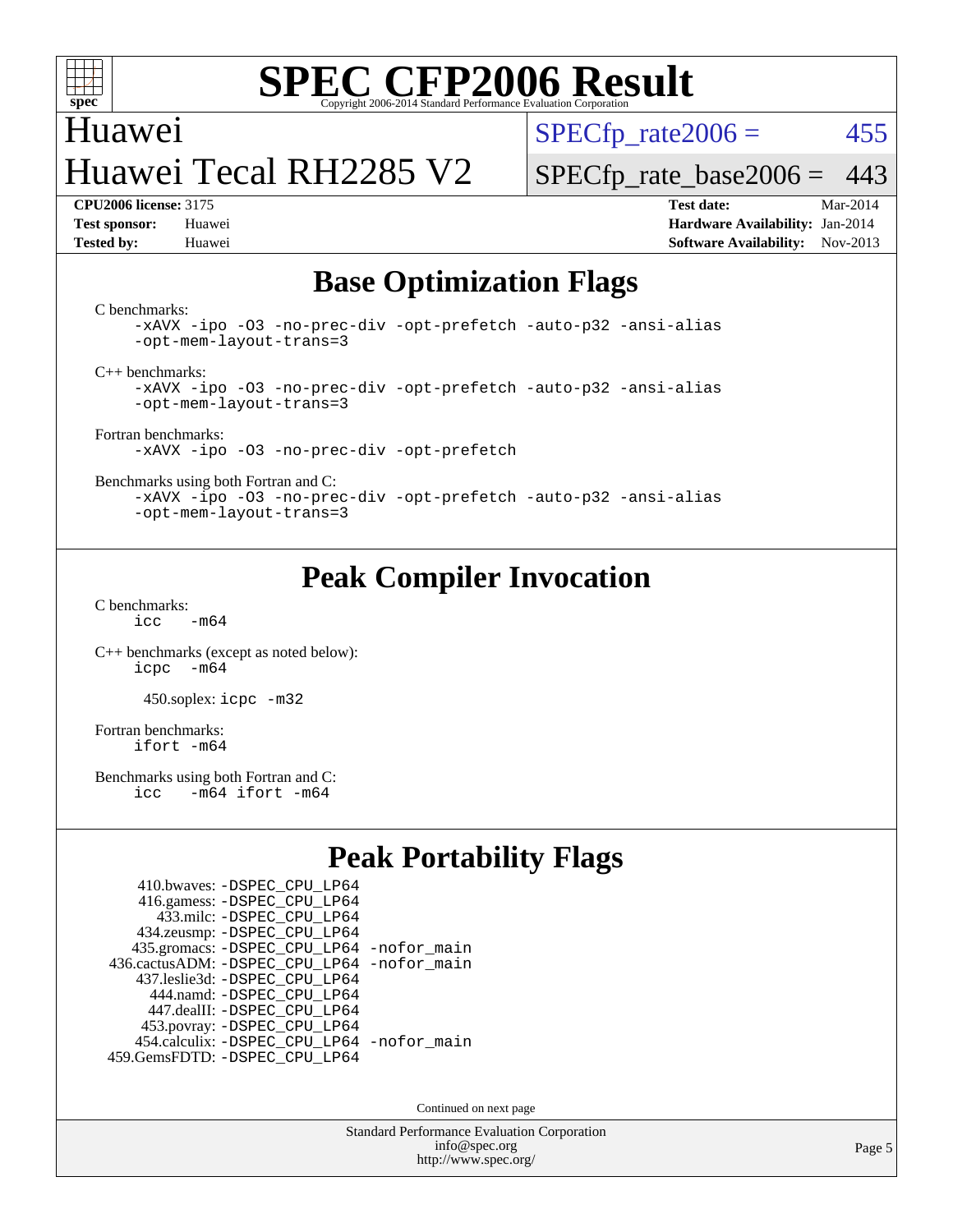

Huawei Huawei Tecal RH2285 V2  $SPECTp\_rate2006 = 455$ 

**[CPU2006 license:](http://www.spec.org/auto/cpu2006/Docs/result-fields.html#CPU2006license)** 3175 **[Test date:](http://www.spec.org/auto/cpu2006/Docs/result-fields.html#Testdate)** Mar-2014

[SPECfp\\_rate\\_base2006 =](http://www.spec.org/auto/cpu2006/Docs/result-fields.html#SPECfpratebase2006) 443

**[Test sponsor:](http://www.spec.org/auto/cpu2006/Docs/result-fields.html#Testsponsor)** Huawei **[Hardware Availability:](http://www.spec.org/auto/cpu2006/Docs/result-fields.html#HardwareAvailability)** Jan-2014 **[Tested by:](http://www.spec.org/auto/cpu2006/Docs/result-fields.html#Testedby)** Huawei **[Software Availability:](http://www.spec.org/auto/cpu2006/Docs/result-fields.html#SoftwareAvailability)** Nov-2013

## **[Peak Portability Flags \(Continued\)](http://www.spec.org/auto/cpu2006/Docs/result-fields.html#PeakPortabilityFlags)**

 465.tonto: [-DSPEC\\_CPU\\_LP64](http://www.spec.org/cpu2006/results/res2014q3/cpu2006-20140719-30520.flags.html#suite_peakPORTABILITY465_tonto_DSPEC_CPU_LP64) 470.lbm: [-DSPEC\\_CPU\\_LP64](http://www.spec.org/cpu2006/results/res2014q3/cpu2006-20140719-30520.flags.html#suite_peakPORTABILITY470_lbm_DSPEC_CPU_LP64) 482.sphinx3: [-DSPEC\\_CPU\\_LP64](http://www.spec.org/cpu2006/results/res2014q3/cpu2006-20140719-30520.flags.html#suite_peakPORTABILITY482_sphinx3_DSPEC_CPU_LP64)

481.wrf: [-DSPEC\\_CPU\\_LP64](http://www.spec.org/cpu2006/results/res2014q3/cpu2006-20140719-30520.flags.html#suite_peakPORTABILITY481_wrf_DSPEC_CPU_LP64) [-DSPEC\\_CPU\\_CASE\\_FLAG](http://www.spec.org/cpu2006/results/res2014q3/cpu2006-20140719-30520.flags.html#b481.wrf_peakCPORTABILITY_DSPEC_CPU_CASE_FLAG) [-DSPEC\\_CPU\\_LINUX](http://www.spec.org/cpu2006/results/res2014q3/cpu2006-20140719-30520.flags.html#b481.wrf_peakCPORTABILITY_DSPEC_CPU_LINUX)

## **[Peak Optimization Flags](http://www.spec.org/auto/cpu2006/Docs/result-fields.html#PeakOptimizationFlags)**

[C benchmarks](http://www.spec.org/auto/cpu2006/Docs/result-fields.html#Cbenchmarks):

 433.milc: [-xAVX](http://www.spec.org/cpu2006/results/res2014q3/cpu2006-20140719-30520.flags.html#user_peakPASS2_CFLAGSPASS2_LDFLAGS433_milc_f-xAVX)(pass 2) [-prof-gen](http://www.spec.org/cpu2006/results/res2014q3/cpu2006-20140719-30520.flags.html#user_peakPASS1_CFLAGSPASS1_LDFLAGS433_milc_prof_gen_e43856698f6ca7b7e442dfd80e94a8fc)(pass 1) [-ipo](http://www.spec.org/cpu2006/results/res2014q3/cpu2006-20140719-30520.flags.html#user_peakPASS2_CFLAGSPASS2_LDFLAGS433_milc_f-ipo)(pass 2) [-O3](http://www.spec.org/cpu2006/results/res2014q3/cpu2006-20140719-30520.flags.html#user_peakPASS2_CFLAGSPASS2_LDFLAGS433_milc_f-O3)(pass 2) [-no-prec-div](http://www.spec.org/cpu2006/results/res2014q3/cpu2006-20140719-30520.flags.html#user_peakPASS2_CFLAGSPASS2_LDFLAGS433_milc_f-no-prec-div)(pass 2) [-opt-mem-layout-trans=3](http://www.spec.org/cpu2006/results/res2014q3/cpu2006-20140719-30520.flags.html#user_peakPASS2_CFLAGS433_milc_f-opt-mem-layout-trans_a7b82ad4bd7abf52556d4961a2ae94d5)(pass 2) [-prof-use](http://www.spec.org/cpu2006/results/res2014q3/cpu2006-20140719-30520.flags.html#user_peakPASS2_CFLAGSPASS2_LDFLAGS433_milc_prof_use_bccf7792157ff70d64e32fe3e1250b55)(pass 2) [-auto-ilp32](http://www.spec.org/cpu2006/results/res2014q3/cpu2006-20140719-30520.flags.html#user_peakCOPTIMIZE433_milc_f-auto-ilp32)

 $470$ .lbm: basepeak = yes

 $482$ .sphinx3: basepeak = yes

#### [C++ benchmarks:](http://www.spec.org/auto/cpu2006/Docs/result-fields.html#CXXbenchmarks)

444.namd:  $-x$ AVX(pass 2)  $-p$ rof-gen(pass 1)  $-p$ po(pass 2)  $-03$ (pass 2) [-no-prec-div](http://www.spec.org/cpu2006/results/res2014q3/cpu2006-20140719-30520.flags.html#user_peakPASS2_CXXFLAGSPASS2_LDFLAGS444_namd_f-no-prec-div)(pass 2) [-opt-mem-layout-trans=3](http://www.spec.org/cpu2006/results/res2014q3/cpu2006-20140719-30520.flags.html#user_peakPASS2_CXXFLAGS444_namd_f-opt-mem-layout-trans_a7b82ad4bd7abf52556d4961a2ae94d5)(pass 2) [-prof-use](http://www.spec.org/cpu2006/results/res2014q3/cpu2006-20140719-30520.flags.html#user_peakPASS2_CXXFLAGSPASS2_LDFLAGS444_namd_prof_use_bccf7792157ff70d64e32fe3e1250b55)(pass 2) [-fno-alias](http://www.spec.org/cpu2006/results/res2014q3/cpu2006-20140719-30520.flags.html#user_peakCXXOPTIMIZE444_namd_f-no-alias_694e77f6c5a51e658e82ccff53a9e63a) [-auto-ilp32](http://www.spec.org/cpu2006/results/res2014q3/cpu2006-20140719-30520.flags.html#user_peakCXXOPTIMIZE444_namd_f-auto-ilp32)

447.dealII: basepeak = yes

 $450$ .soplex:  $-x$ AVX(pass 2)  $-p$ rof-gen(pass 1)  $-i$ po(pass 2)  $-03$ (pass 2) [-no-prec-div](http://www.spec.org/cpu2006/results/res2014q3/cpu2006-20140719-30520.flags.html#user_peakPASS2_CXXFLAGSPASS2_LDFLAGS450_soplex_f-no-prec-div)(pass 2) [-opt-mem-layout-trans=3](http://www.spec.org/cpu2006/results/res2014q3/cpu2006-20140719-30520.flags.html#user_peakPASS2_CXXFLAGS450_soplex_f-opt-mem-layout-trans_a7b82ad4bd7abf52556d4961a2ae94d5)(pass 2) [-prof-use](http://www.spec.org/cpu2006/results/res2014q3/cpu2006-20140719-30520.flags.html#user_peakPASS2_CXXFLAGSPASS2_LDFLAGS450_soplex_prof_use_bccf7792157ff70d64e32fe3e1250b55)(pass 2) [-opt-malloc-options=3](http://www.spec.org/cpu2006/results/res2014q3/cpu2006-20140719-30520.flags.html#user_peakOPTIMIZE450_soplex_f-opt-malloc-options_13ab9b803cf986b4ee62f0a5998c2238)

 453.povray: [-xAVX](http://www.spec.org/cpu2006/results/res2014q3/cpu2006-20140719-30520.flags.html#user_peakPASS2_CXXFLAGSPASS2_LDFLAGS453_povray_f-xAVX)(pass 2) [-prof-gen](http://www.spec.org/cpu2006/results/res2014q3/cpu2006-20140719-30520.flags.html#user_peakPASS1_CXXFLAGSPASS1_LDFLAGS453_povray_prof_gen_e43856698f6ca7b7e442dfd80e94a8fc)(pass 1) [-ipo](http://www.spec.org/cpu2006/results/res2014q3/cpu2006-20140719-30520.flags.html#user_peakPASS2_CXXFLAGSPASS2_LDFLAGS453_povray_f-ipo)(pass 2) [-O3](http://www.spec.org/cpu2006/results/res2014q3/cpu2006-20140719-30520.flags.html#user_peakPASS2_CXXFLAGSPASS2_LDFLAGS453_povray_f-O3)(pass 2) [-no-prec-div](http://www.spec.org/cpu2006/results/res2014q3/cpu2006-20140719-30520.flags.html#user_peakPASS2_CXXFLAGSPASS2_LDFLAGS453_povray_f-no-prec-div)(pass 2) [-opt-mem-layout-trans=3](http://www.spec.org/cpu2006/results/res2014q3/cpu2006-20140719-30520.flags.html#user_peakPASS2_CXXFLAGS453_povray_f-opt-mem-layout-trans_a7b82ad4bd7abf52556d4961a2ae94d5)(pass 2) [-prof-use](http://www.spec.org/cpu2006/results/res2014q3/cpu2006-20140719-30520.flags.html#user_peakPASS2_CXXFLAGSPASS2_LDFLAGS453_povray_prof_use_bccf7792157ff70d64e32fe3e1250b55)(pass 2) [-unroll4](http://www.spec.org/cpu2006/results/res2014q3/cpu2006-20140719-30520.flags.html#user_peakCXXOPTIMIZE453_povray_f-unroll_4e5e4ed65b7fd20bdcd365bec371b81f) [-ansi-alias](http://www.spec.org/cpu2006/results/res2014q3/cpu2006-20140719-30520.flags.html#user_peakCXXOPTIMIZE453_povray_f-ansi-alias)

[Fortran benchmarks](http://www.spec.org/auto/cpu2006/Docs/result-fields.html#Fortranbenchmarks):

 $410.bwaves: basepeak = yes$  416.gamess: [-xAVX](http://www.spec.org/cpu2006/results/res2014q3/cpu2006-20140719-30520.flags.html#user_peakPASS2_FFLAGSPASS2_LDFLAGS416_gamess_f-xAVX)(pass 2) [-prof-gen](http://www.spec.org/cpu2006/results/res2014q3/cpu2006-20140719-30520.flags.html#user_peakPASS1_FFLAGSPASS1_LDFLAGS416_gamess_prof_gen_e43856698f6ca7b7e442dfd80e94a8fc)(pass 1) [-ipo](http://www.spec.org/cpu2006/results/res2014q3/cpu2006-20140719-30520.flags.html#user_peakPASS2_FFLAGSPASS2_LDFLAGS416_gamess_f-ipo)(pass 2) [-O3](http://www.spec.org/cpu2006/results/res2014q3/cpu2006-20140719-30520.flags.html#user_peakPASS2_FFLAGSPASS2_LDFLAGS416_gamess_f-O3)(pass 2) [-no-prec-div](http://www.spec.org/cpu2006/results/res2014q3/cpu2006-20140719-30520.flags.html#user_peakPASS2_FFLAGSPASS2_LDFLAGS416_gamess_f-no-prec-div)(pass 2) [-prof-use](http://www.spec.org/cpu2006/results/res2014q3/cpu2006-20140719-30520.flags.html#user_peakPASS2_FFLAGSPASS2_LDFLAGS416_gamess_prof_use_bccf7792157ff70d64e32fe3e1250b55)(pass 2) [-unroll2](http://www.spec.org/cpu2006/results/res2014q3/cpu2006-20140719-30520.flags.html#user_peakOPTIMIZE416_gamess_f-unroll_784dae83bebfb236979b41d2422d7ec2) [-inline-level=0](http://www.spec.org/cpu2006/results/res2014q3/cpu2006-20140719-30520.flags.html#user_peakOPTIMIZE416_gamess_f-inline-level_318d07a09274ad25e8d15dbfaa68ba50) [-scalar-rep-](http://www.spec.org/cpu2006/results/res2014q3/cpu2006-20140719-30520.flags.html#user_peakOPTIMIZE416_gamess_f-disablescalarrep_abbcad04450fb118e4809c81d83c8a1d) 434.zeusmp: basepeak = yes

437.leslie3d: [-xAVX](http://www.spec.org/cpu2006/results/res2014q3/cpu2006-20140719-30520.flags.html#user_peakOPTIMIZE437_leslie3d_f-xAVX) [-ipo](http://www.spec.org/cpu2006/results/res2014q3/cpu2006-20140719-30520.flags.html#user_peakOPTIMIZE437_leslie3d_f-ipo) [-O3](http://www.spec.org/cpu2006/results/res2014q3/cpu2006-20140719-30520.flags.html#user_peakOPTIMIZE437_leslie3d_f-O3) [-no-prec-div](http://www.spec.org/cpu2006/results/res2014q3/cpu2006-20140719-30520.flags.html#user_peakOPTIMIZE437_leslie3d_f-no-prec-div) [-opt-prefetch](http://www.spec.org/cpu2006/results/res2014q3/cpu2006-20140719-30520.flags.html#user_peakOPTIMIZE437_leslie3d_f-opt-prefetch)

459.GemsFDTD: basepeak = yes

Continued on next page